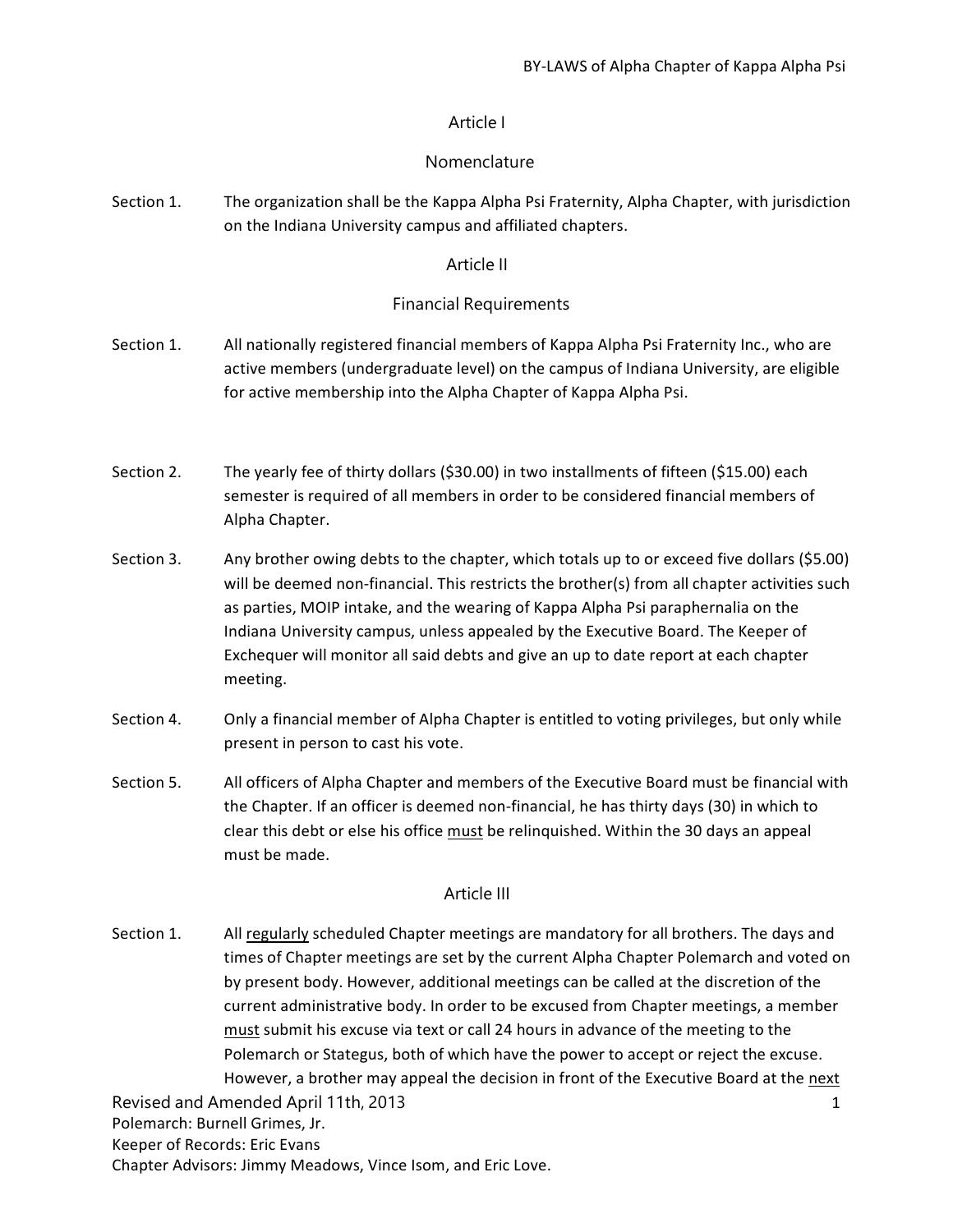scheduled meeting. Each brother of the Alpha Chapter is permitted three (3) excused absences a semester both informal or formal chapter meetings.

- Section 2. Two thirds (2/3) of the of the Chapter, or 10 financial members are necessary to constitute a meeting quorum at Alpha Chapter. This quorum of ten members must be maintained throughout the meeting. No action or motion can be passed unless this quorum is maintained.
- Section 3. The Polemarch has the authority to call any emergency meeting within forty-eight (48) hours notice of all members.
- Section 4. All fines may be waived upon a plausible excuse being presented to a member of the Executive Board. The Executive Board shall decide whether to accept or reject the excuse.
- Section 5. Improper Dress\* No admittance

Malicious Outbursts (Chapter Meeting)

First offense………Warning

Second offense…….. Ejection

\*Considered to be anything unbusinesslike, by the discretion of the Strategus or Lt. Strategus.

- Section 6. All dues shall be placed in a special fund and shall be accumulated to at first \$25 to be totaled and given to the Alpha Chapter Laurel Wreath winner for educational expenses.
- Section 7. In addition to the other Bylaw requirements, each active chapter member is expected to attend at least one Leadership Development event (ie. class, conference, workshop, etc.) per school year.

### Article IV

# Duties of Executive Officers

- Section 1. Officers Requirements
	- A. Each Officer must be registered as a full-time student at Indiana University Bloomington to be elected into a position.
	- B. Each Officer must have a minimum GPA of a 2.5 to be elected into a position.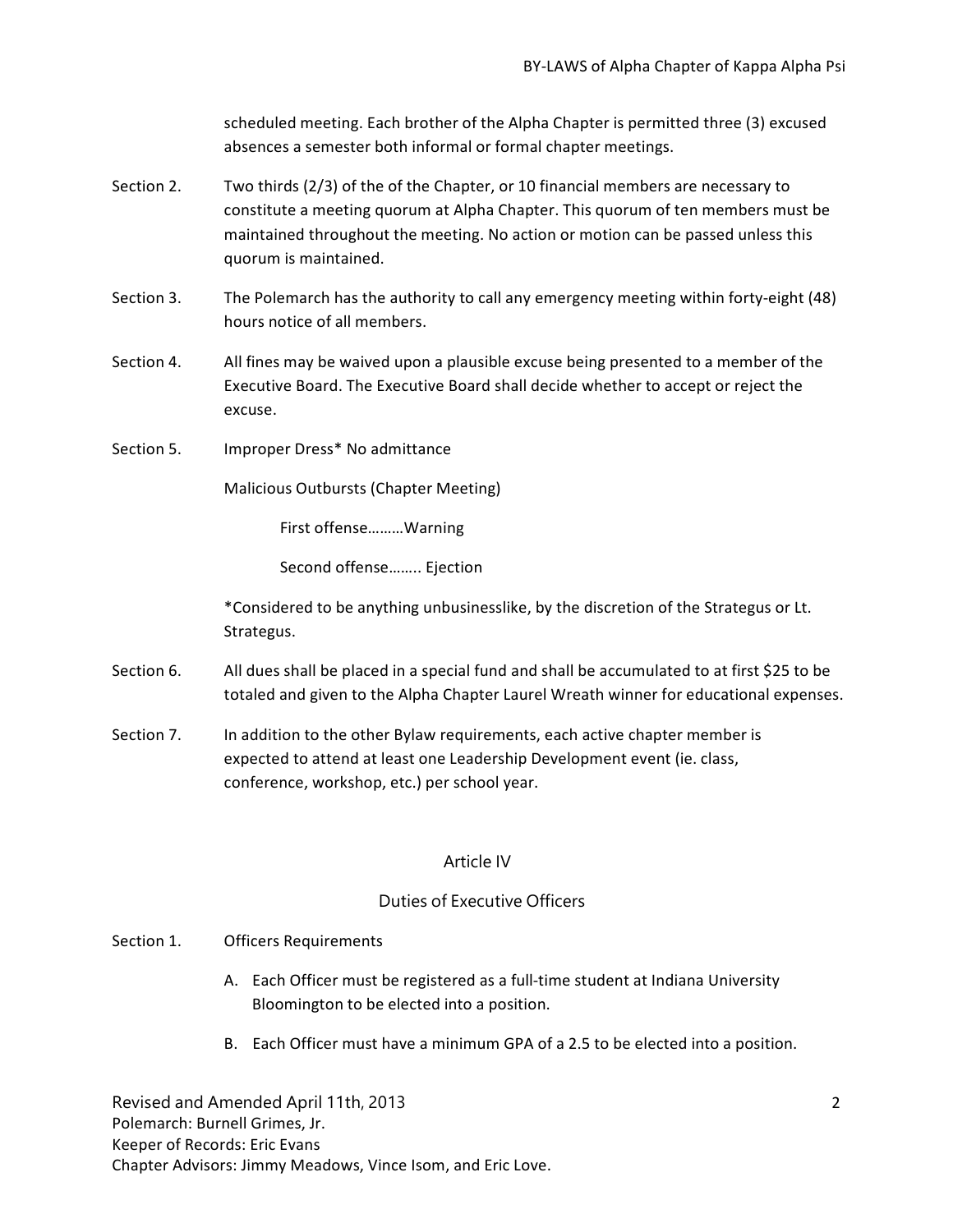- C. Each Officer must maintain a minimum GPA of a 2.5 throughout his term in office.
- D. Failure to meet these requirements will result in the vacancy of that Office.

#### Section 2. Polemarch

A. The Polemarch shall preside at all Chapter meetings of the Alpha Chapter of Kappa Alpha Psi Fraternity Inc.

B. The Polemarch shall have the power to call all special meetings with 48 hours notice to all members.

C. The Polemarch is the official representative of the Alpha Chapter of Kappa Alpha Psi.

D. The Polemarch shall have the power to appoint all special committees and members to vacant positions on special committees.

E. The Polemarch shall vote in the Chapter meeting, in the event of a tie vote.

F. The Polemarch is a non-voting member of the Judicial Board.

G. The Polemarch shall submit a written report through e-mail to the Chapter on the State of the Chapter every month.

H. The Polemarch should make provisions in his absence for the Sr. Vice or Junior Vice Polemarch to conduct a meeting.

I. The Polemarch shall endeavor to attend all events of the Alpha Chapter of Kappa Alpha Psi or send his designee Sr. Vice Polemarch or appointed brother.

J. The Polemarch shall submit a written report to the Chapter and his successor on the functions of the office and accomplishments at the end of his term in office.

K. Enforce Constitution and Bylaws of Kappa Alpha Psi Fraternity, Inc. – Alpha Chapter.

#### Section 3. Senior Vice- Polemarch

- A. In the absence of the Polemarch the Senior Vice-Polemarch shall exercise all the powers and duties of the Polemarch.
- B. The Senior Vice-Polemarch shall be the presiding officer of the Board of Directors meeting.
- C. The academic affairs and public relations committee shall be put under the jurisdiction and chaired by the Senior Vice-Polemarch.
- D. The Senior Vice-Polemarch shall submit a written report to the Chapter and his successor on the functions of the office and accomplishments at the end of his term in office.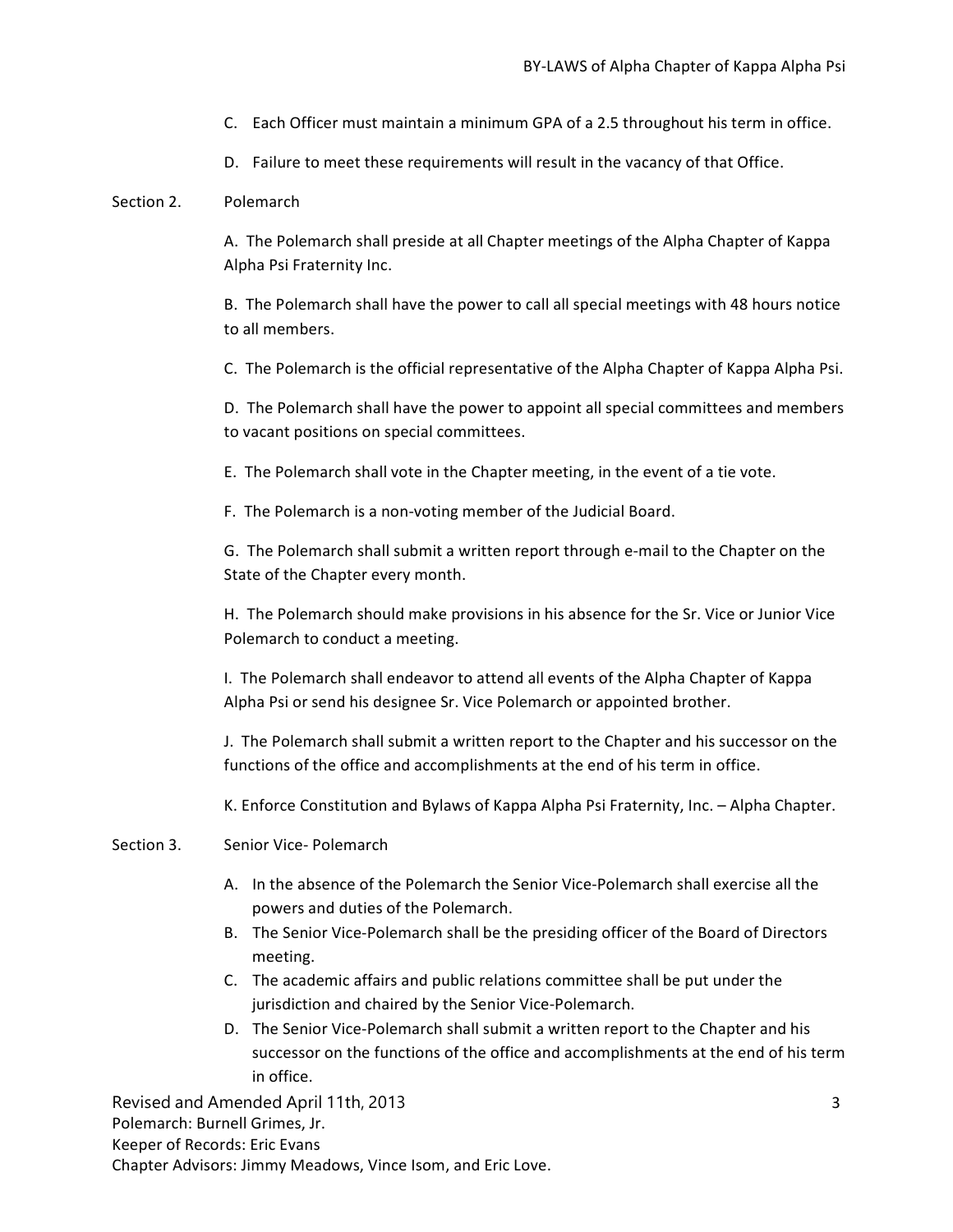- E. The Senior Vice Polemarch shall enforce the chapter's Leadership Development initiatives and Academic endeavors within the chapter. He shall assist members in finding leadership opportunities and will approve of the events attended.
- Section 4. Junior Vice-Polemarch
	- A. In the absence of the Polemarch and Senior Vice-Polemarch the Junior Vice-Polemarch shall exercise all of the duties of the Polemarch and Senior Vice-Polemarch.
	- B. The Programming, Guide Right, Community Service, MOIP, and Provincial committees shall be placed under the jurisdiction and chaired by the Junior Vice-Polemarch.
	- C. The Junior Vice-Polemarch shall submit a written report to the Chapter and his successor on the functions of the office and accomplishments at the end of his term in office.

### Section 5. The Keeper of Records:

- A. The Keeper of Records shall be recording secretary of the Chapter and shall submit accurate minutes of the preceding meeting at each session of Chapter Meetings.
- B. The Keeper of Records is the keeper of all organization records and documents.
- C. The Keeper of Records shall keep an accurate record of activities during the current year for Chapter of the Year submissions.
- D. The Keeper of Records shall be responsible for internal communications of the Chapter.
- E. The Keeper of Records shall compile and maintain a permanent record of Alpha Chapter brothers, Alumni brothers, North Central Province undergraduate and Alumni Chapter Polemarchs, Keeper of Records and all provincial and national officers.
- F. The Keeper of Records shall submit a written report to the Chapter and his successor on the functions of the office and accomplishments at the end of his term in office.
- F. The Keeper of Records shall be recording secretary of the Judicial Board.

### Section 6. The Keeper of Exchequer:

- A. The Keeper of Exchequer shall publish regular statements of accounts for the receipts and expenditures each semester.
- B. The Keeper of Exchequer and Polemarch, with the supervision of the Chapter Advisor, have the sole authority to write checks or withdraw money from the account with the consent of the Chapter.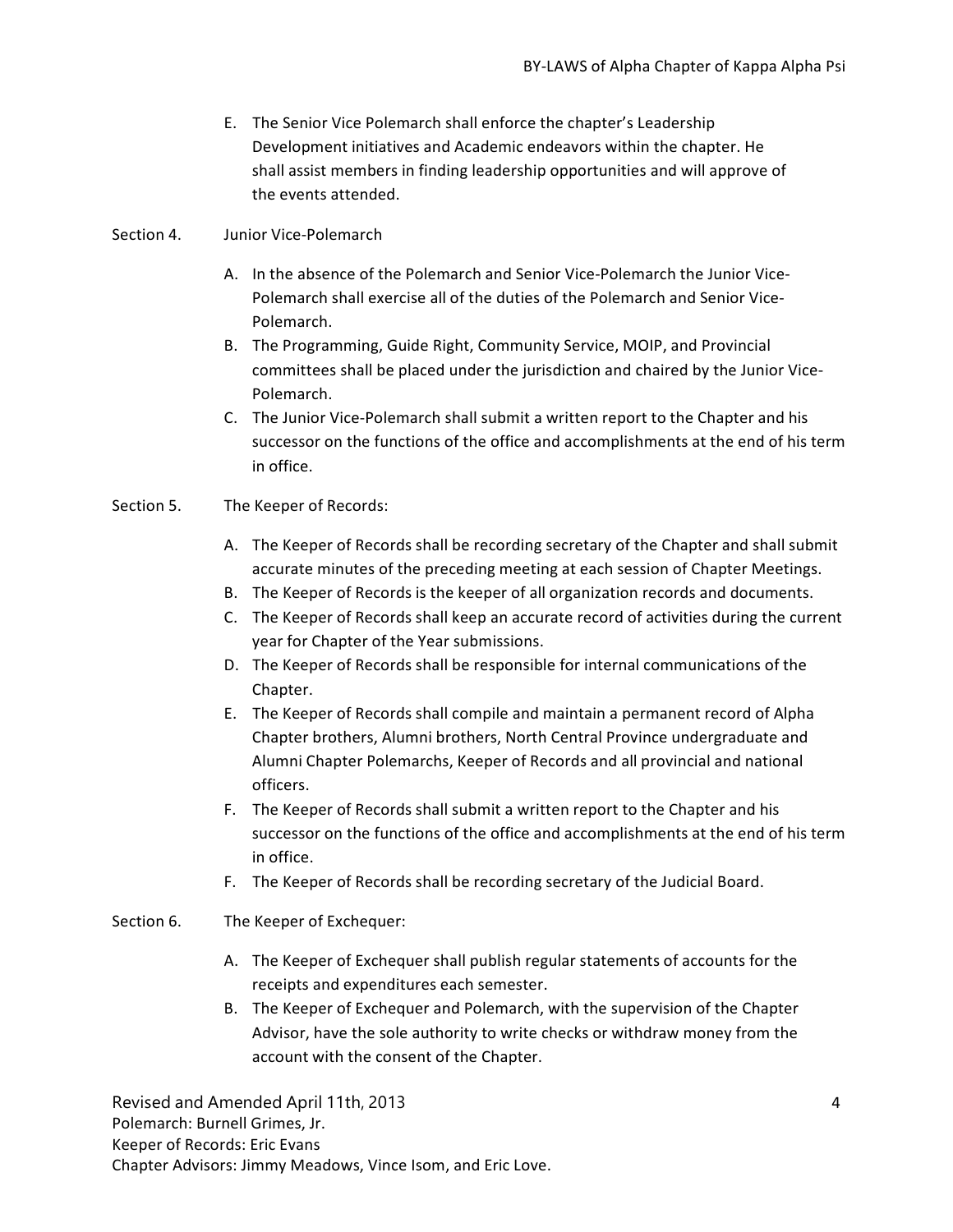- C. The Keeper of Exchequer is required to report at each Chapter meeting all receipts, disbursements, and outstanding accounts unpaid since the last report and to submit a budget report on the first meeting of each month.
- D. The Keeper of Exchequer shall have jurisdiction and chair the Committee to Secure Future Chapter Housing and Finance Committees.
- G. The Keeper of Exchequer shall submit a written report to the Chapter and his successor on the functions of the office and accomplishments at the end of his term in office.

### Section 7. The Strategus:

- A. The Strategus is responsible for keeping order and guarding the approaches to the Chapter while in session.
- B. He will regulate all ballot voting and ensure the correct parliamentary procedure is followed during all regularly scheduled meetings.
- C. The Strategus shall submit a written report to the Chapter and his successor on the functions of the office and accomplishments at the end of his term in office.
- D. The Strategus shall be the presiding parliamentarian of the Judicial Board.

# Section 8. The Lt. Strategus:

- A. The Lt. Strategus shall assist the Strategus in guarding the approaches of the Chapter in Session.
- B. The Lt. Strategus shall perform all the duties of the Strategus in the event of his absence, disability to perform, or upon his direction or request.
- C. The Lt. Stategus shall be the presiding parliamentarian at the Board of Directors meetings.
- D. The Lt. Strategus is responsible for the setting up of Chapter meetings and other meetings that represent the entire body of the Chapter unless a committee has been appointed.

### Section 9. The Historian/ Webmaster:

- A. The Historian is charged with collecting and preserving historical information and seeing to the chronological accumulation and publishing of its history.
- B. The Historian shall keep a record of all active members of the Alpha Chapter. A scrapbook will be kept in the archives to serve as a record of the Alpha Chapter accomplishments.
- C. The Historian shall cover chapter functions. He shall be charged with the responsibility of having picture and video coverage of each Alpha Chapter event. He will also work on articles to submit to the Journal every month.
- D. The Historian shall submit to the Chapter a monthly report of activities and programs.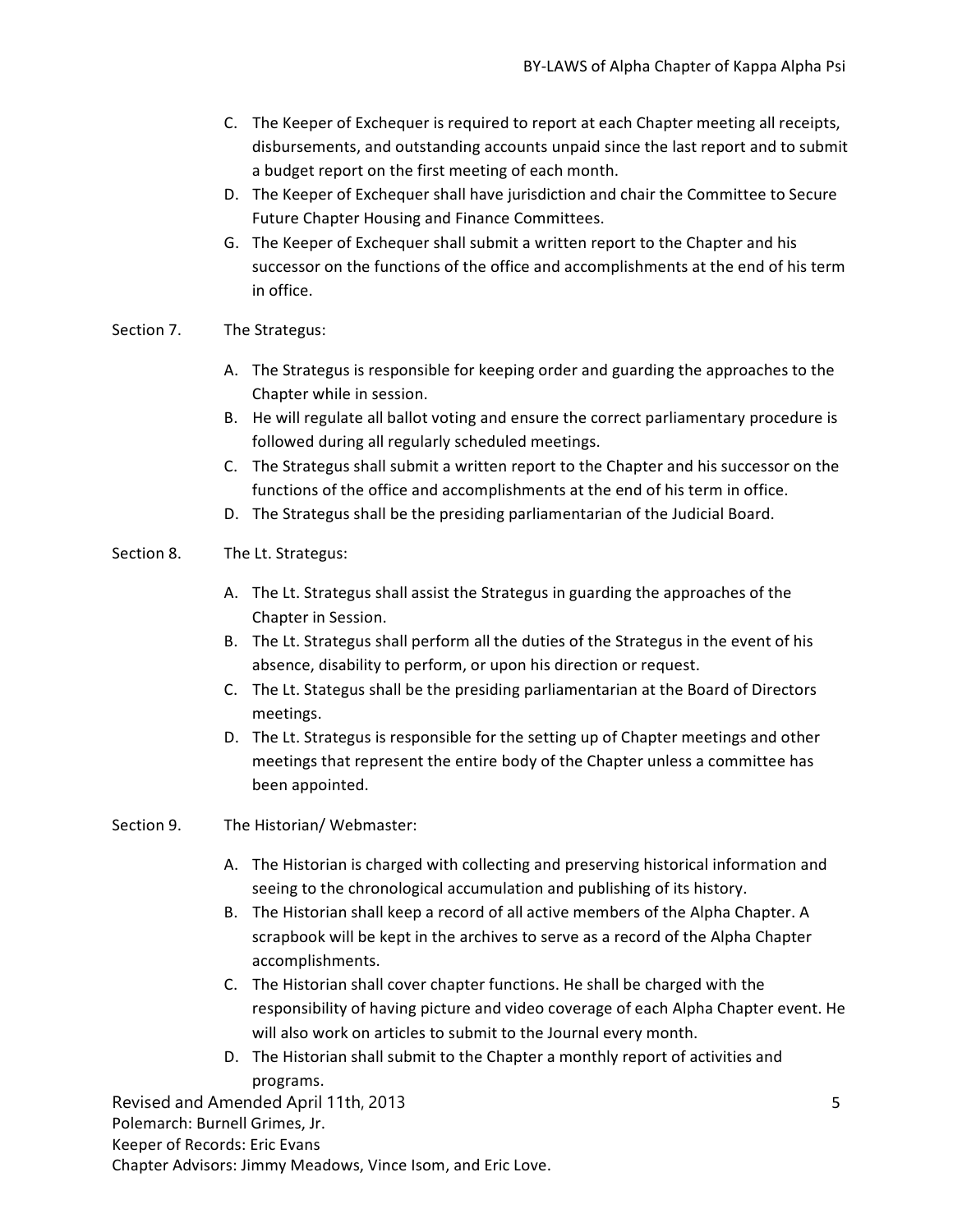- E. The Historian shall submit a written report to the Chapter and his successor on the functions of the office and accomplishments at the end of his term in office.
- F. The Historian should have a weekly report of what has been collected—to be announced at Chapter Meetings.
- G. The Historian is charged with the duty of updating the Alpha Chapter webpage, Facebook, Twitter, and other social media accounts every week.

# Article V

## Duties of other Elected and Appointed Officers

### Section 1. MOIP Chair

- A. MOIP Chair shall be in charge of membership recruitment while following the format outlined in the NATIONAL Membership Orientation Intake Program.
- B. A brother must have been a member of Alpha Chapter for at least one semester to be eligible for this office.
- C. The term of the MOIP Chair is the length of the intake period.
- D. The MOIP Chair will be dismissed on counts of negligence determined by the Chapter.
- E. The MOIP Chair shall have an assistant.
- F. The MOIP Chair and his assistant must be voted in by the Chapter in a secret ballot.
- Section 2. Intra-Fraternity Council Representative:
	- A. The I.F.C. representative, along with the Polemarch, must attend all scheduled I.F.C. meetings.
	- B. The I.F.C. representative must give regular reports before the Chapter.
	- C. The body of the chapter shall be granted the opportunity to establish which body they will be involved in each academic school year.
- Section 3. National Pan- Hellenic Council Representative:
	- A. The NPHC representative shall represent Kappa Alpha Psi at all NPHC meetings.
- Section 4. Public Relations Chair:
	- A. The Public Relations Chair shall be responsible for advertisement and keeping the Chapter informed of activities that are happening around the college and community.
	- B. He shall be responsible for seeing that a Chapter newsletter is sent out once a month.
	- C. The Public Relations Chair shall be a part of the advertising committee.
	- D. He shall advise the Chapter on the opinions of outside organizations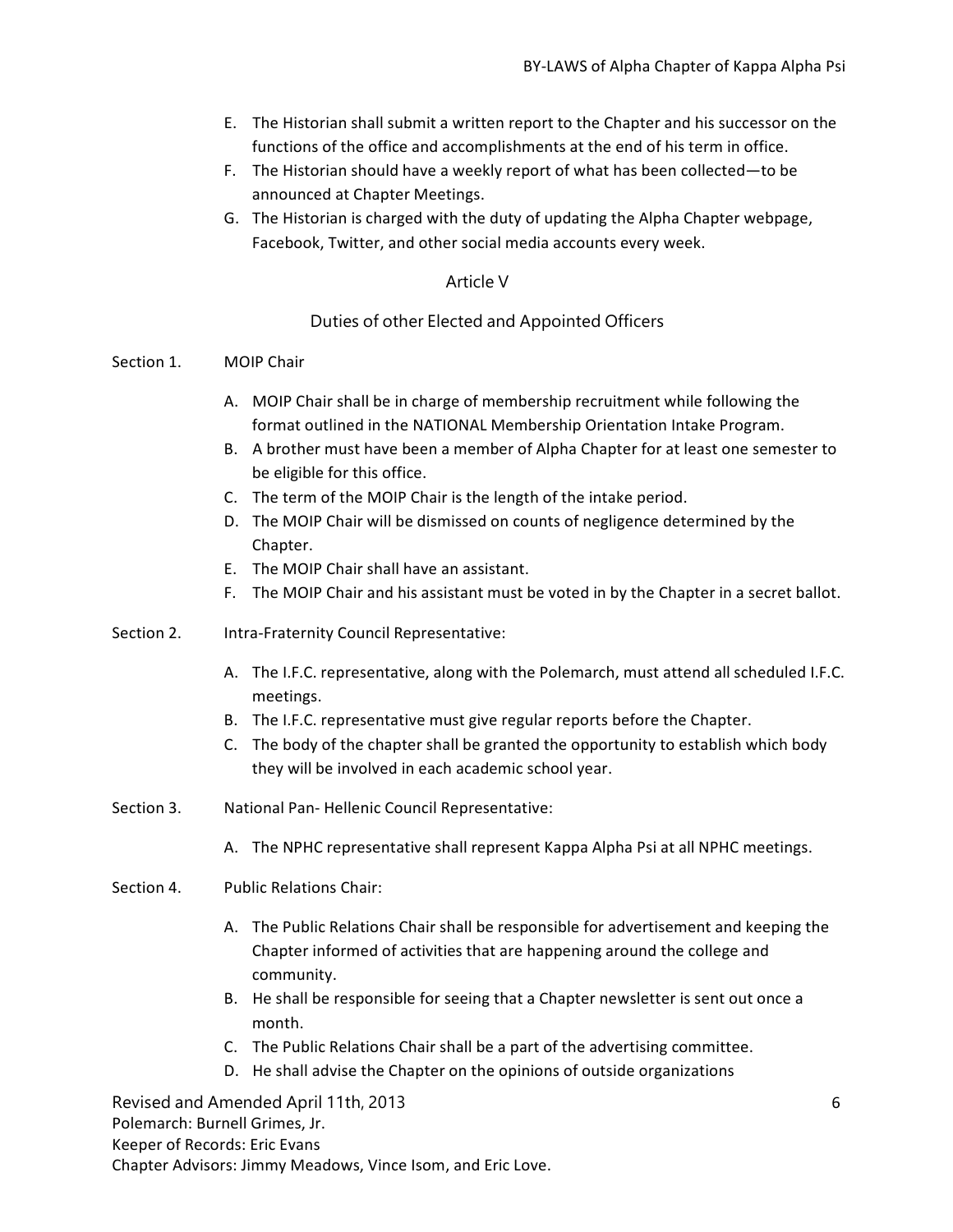E. He shall, with other committees help improve Chapter image when needed.

# Article VI

# Removal of an Officer

- Section 1. Any officer of the Alpha Chapter is subject to removal from office upon satisfactory evidence that the officer in question is guilty of gross negligence of his administrative responsibilities and organizational duties or any other conduct that would be detrimental to Alpha Chapter.
- Section 2. The charges against an officer must be made in writing and signed by the person or persons making the same and then submitted to the Keeper of Recorders or Polemarch. Immediately upon receipt of the written complaint, the Keeper of Records shall notify the officer of the charges brought against him. Charges against the officer in question may present a defense to the charges. When the hearing is concluded, the body will vote by secret ballot on whether the officer is to remain in office. A majority vote of members present is required to remove an officer from office. If an office is declared vacant, an election immediately follows to fill the position.

## Article VII

# Scholarship Committee

- Section 1. The name of this committee shall be the Scholarship Committee of the Alpha Chapter of Kappa Alpha Psi Fraternity Inc.
- Section 2. This shall be a standing committee of the Alpha Chapter, and be granted a budget, on a yearly basis; the amount there unto will be decided by the appropriate committee of the chapter.
- Section 3. The committee shall have four (4) members; the Scholarship Chair (Appointed by Polemarch), who shall be de facto president of the committee, with no vote and who shall maintain the right to call meetings, set an agenda and make reports to the Chapter. There shall be a Senior Representative, a junior Representative, a Sophomore Representative, and a new member in addition to the Chair, all with one vote, and all shall be elected by the Chapter at the regular time.
- Section 4. The committee shall have the following responsibilities:
	- A. To maintain a study area for the Fraternity each week on campus.
	- B. To report scholastic achievements and events to the Senior Vice-Polemarch.
	- C. Develop programs and policies for the entire Chapter.
	- D. Establish incentives and awards.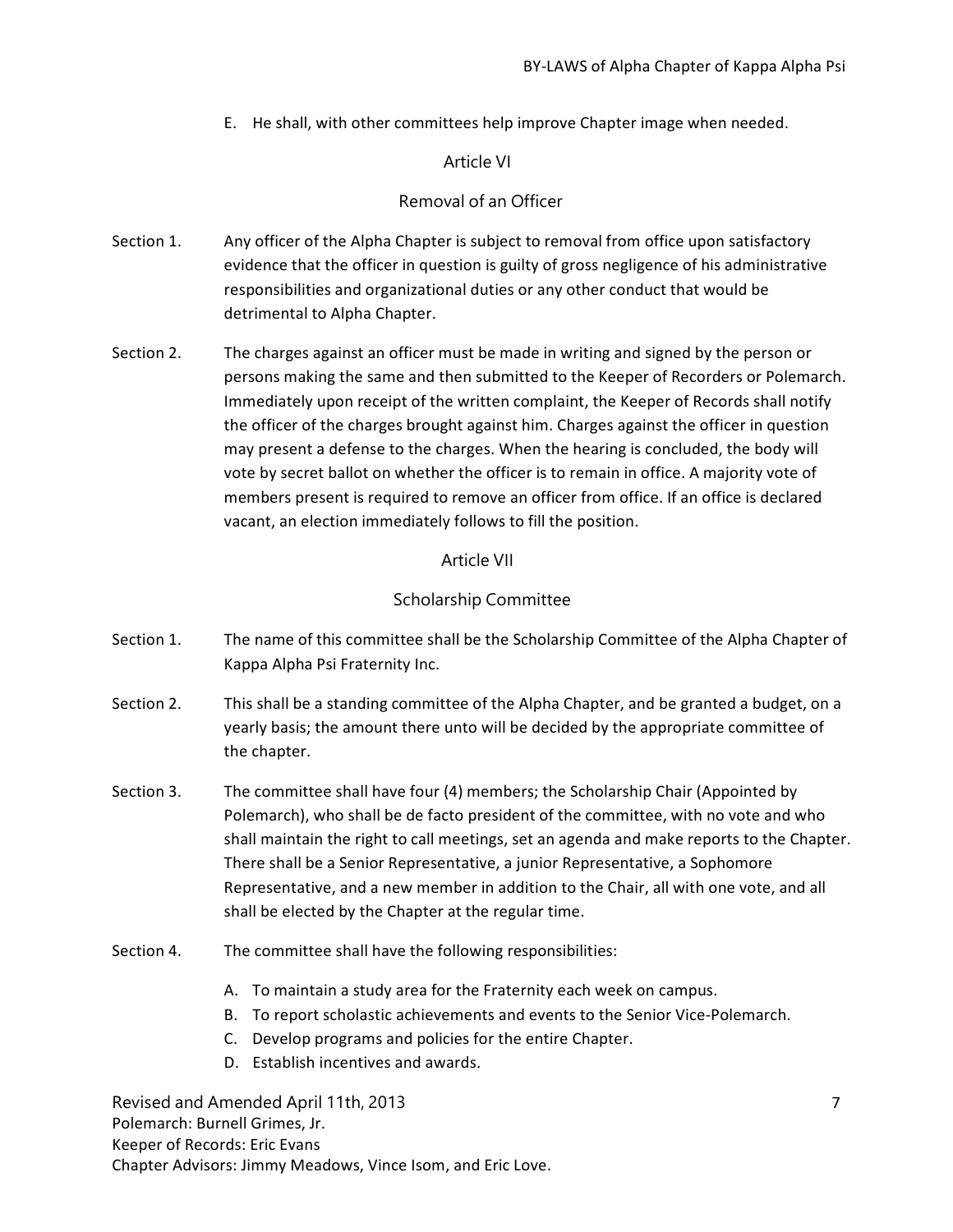E. To make plans for members below by-laws minimum requirement.

The committee shall act as a regulatory agency whose policies shall have force of law, enforceable by the Executive Board of the Chapter.

# Article VIII

# Alpha Chapter Laurel Wreath Requirements

Accumulative G.P.A. of 2.7 of better. Section 1.

Outstanding services to the Fraternity.

Outstanding services to the Community.

Outstanding services to the University.

Brother of the Semester Section 2.

- A. Shall be nominated and voted on by the chapter each semester for outstanding service to the Fraternity, Community, and University.
- B. Shall be placed in the Polemarch State of the Chapter e-mail.
- C. Shall receive Certificate from Executive Board.

# Article IX Amendments

# Section 1. Business before Pleasure

- A. The Alpha Chapter shall plan a service, business, guide right, and/or community service project before any social event.
- B. This shall occur ever semester that Alpha Chapter is active on the Indiana University Campus.

#### Section 2. Submit Schedule

- A. Brothers shall submit to the Strategus of the Alpha Chapter their schedules including test, projects and any other important dates at the beginning of each semester.
- B. These schedules must be submitted by the  $3<sup>d</sup>$  Chapter meeting of each semester.
- C. Failure to do so will result in said Brother to be deemed INACTIVE.
- Section 3. Event Proposal & Committee Requirements
	- A. No event can be proposed and/or voted upon in a chapter meeting without the completion of an Event Proposal Guide.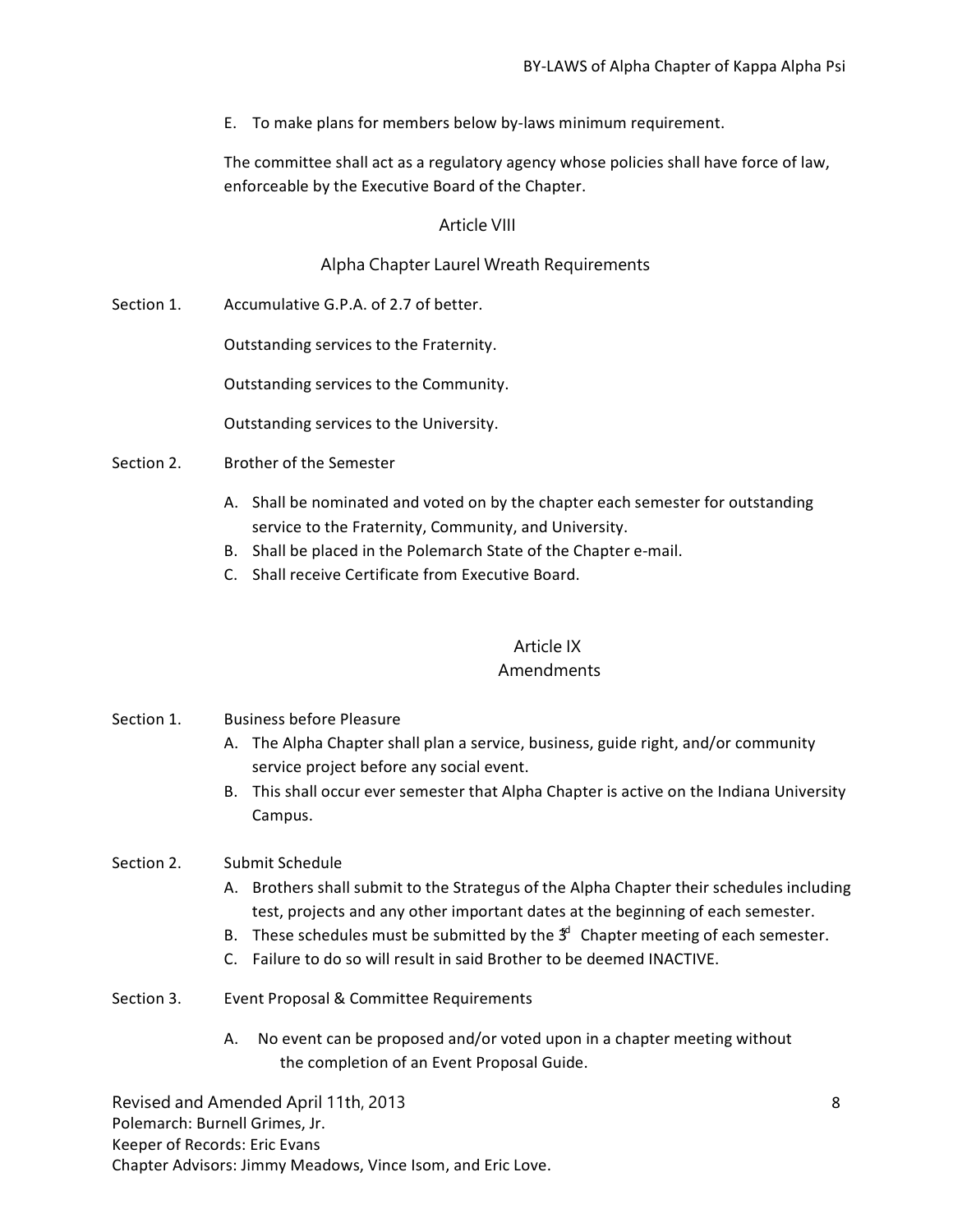- B. Each committee and subcommittee is expected to:
	- a. Be chaired by one active Alpha chapter Brother
	- b. Chair to present a report in at least one chapter meeting per month
	- c. Propose at least one initiative/program/ effort per semester
	- d. Execute at least one initiative/program/ effort per year
	- e. Keep a record of discussions at every meeting (this will help develop your report)
	- f. Submit all records to the Junior Vice Polemarch
- Section 4. Event Budget Request & Submission Requirements

A. A budget must be completed, submitted, and presented to the Keeper of Exchequer and chapter before any event or program is to take place in order for that event or program to be funded by the Alpha Chapter exchequer. The following time--line of submission must be enforced:

B. All Events Including (Week of Events, Socials, Parties, Programs or Major Event, Collaborations, etc.): 4 Weeks in advance.

C. Failure to adhere to this timeline will result in funding NOT being given from the Alpha Chapter exchequer. Acceptance of budgets will be under the discretion of the Keeper of Exchequer. Appeals can be presented to the Judiciary Board.

### Section 5. GPA Requirement

- A. Brothers with semester GPA below 2.5
	- a. Taken off My Involvement or University Roster and deemed INACTIVE.
	- b. Must pay \$50 fine to the Exchequer to be considered ACTIVE.
	- c. Must attend Study Tables the following semester for 2 hours per week.
	- d. Must submit 5 goals for academic improvement
	- e. Must be subject to grade checks by the Alpha Chapter Advisor for the following semester.
	- f. If on the Executive Board brother must vacate his office immediately.\*

# Section 6. Indiana University Student Organization Requirements

- A. Statement of University Compliance: This organization shall comply with all Indiana University regulations, and local, state, and federal laws.
- B. Anti-Hazing Policy: Hazing is strictly prohibited. Hazing shall be defined as any conduct which subjects another person, whether physically, mentally, emotionally, or psychologically, to anything that may abuse, degrade, or intimidate the person as a condition of association with a group or organization, regardless of the person's consent or lack of consent.